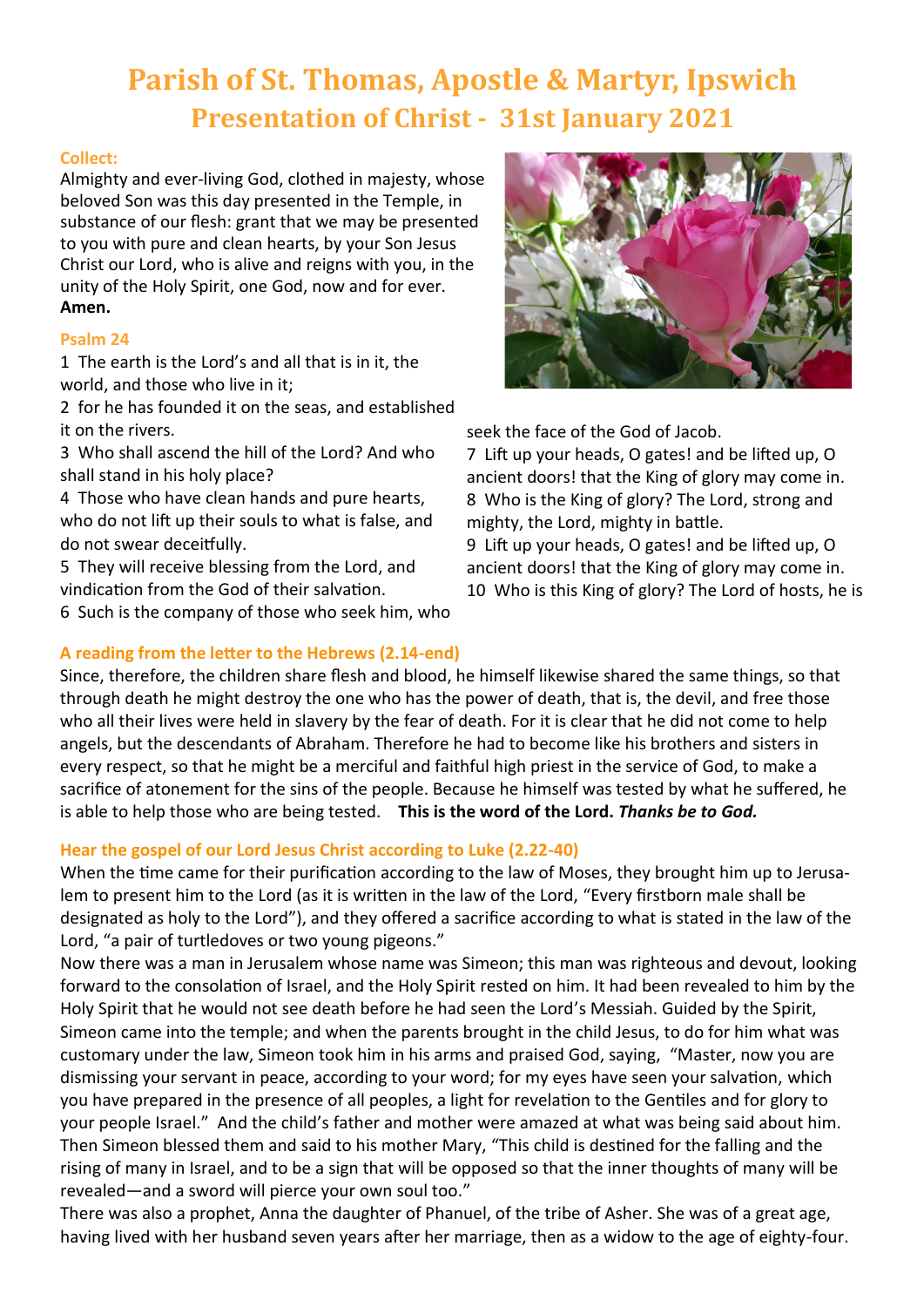She never left the temple but worshiped there with fasting and prayer night and day. At that moment she came, and began to praise God and to speak about the child to all who were looking for the redemption of Jerusalem. When they had finished everything required by the law of the Lord, they returned to Galilee, to their own town of Nazareth. The child grew and became strong, filled with wisdom; and the favour of God was upon him. **This is the gospel of the Lord.** *Praise to you, o Christ.*

# **Reflection:**

One of the most amazing things about scripture - is the way it paints a picture of people, lighting up events, of prophecies and miracles. During the last few weeks, in fact since the beginning of December (Advent) we started the gospel story all over again. Just lately we have been looking at various scriptures to enable us to understand this stage in the gospel stories. Birth of John the Baptist; the time leading up to Christmas and the birth of the Christ child; the calling of the disciples, the transformation of water to wine - and we move from Jesus being a child to an adult; at least we did last week!

If you can imagine that Scripture is like a large mosaic, gradually piecing together the life and times of Jesus who we come to understand in the gospels. … as a time when heaven touches earth and Jesus is revealed to his people little by little. We are part of that mosaic. Today we return to Jesus as a baby - in fact 8 days old - as Mary and Joseph travelled to Jerusalem - for Jesus' naming and purification rite. And in these few short words, God once again opened eyes and hearts to the wonder of who Jesus is - and what he will do during his short human life. As Mary, Joseph and Jesus arrive in Jerusalem - no doubt excited to present Jesus to the Lord and to offer a sacrifice in the temple their expectations are raised when an older man Simeon and an older lady Anna approached them. Both of them had been waiting for many years to see the Messiah who they knew the Lord would send - it was one of his promises when the people of Israel were in exile - in an unfamiliar land. They knew they wouldn't die, until they had seen Jesus - the Messiah.

Simeon is waiting for God to deliver Israel from the Romans and we learn that Anna is in touch with the people who are waiting for Israel to be redeemed (redemption means being saved from sin). They are both living in hope where suffering has become a way of life. After many years of waiting, and through the Holy Spirit their eyes were opened when they saw Jesus - and welling up from deep within them is that hope, that realism that at last the Messiah is before them. With hope rising within them - they proclaimed blessings that all could hear. Simeon gave thanks for the light and salvation he had been waiting for even though he also gave a warning - and then Anna, like the shepherds, proclaimed the glory of God and Mary watched and waited - and treasured all these things and pondered them in her heart.

In the picture the mosaic laid before us today - we all fit in. No matter who you are or where you are, the story of Jesus, from the feeding trough in Bethlehem to the empty tomb and beyond, can become your story. We are ordinary people whom God uses for extraordinary things… As you think about and identify more and more with the story from scripture - this story can become your vocation, your calling, a kind of life mission.

# **So what of our calling: what does God expect from us?**

Everyone has their own role in God's plan. For some it will be active, obvious, working in the public eye, perhaps preaching the gospel or taking the love of God to meet the practical needs of the world. For others, it will be quiet, away from the public view, praying faithfully for God to act out his promises. Or maybe a mixture of the two. For most of us, there is usually a moment when we recognise the Messiah for ourselves and the wonder of who he is for each of us. And our hearts too are full to overflowing to the wonder of who he is – the Messiah - and what he came to do. Mary and Joseph needed Simeon and Anna at that special moment - and they listened in amazement to all they heard. Mary's heart was full; Simeon and Anna's call was complete - and they thanked God from deep within. Let us do the same for Him who is Lord of all. Amen. *- Rev Jackie Sears*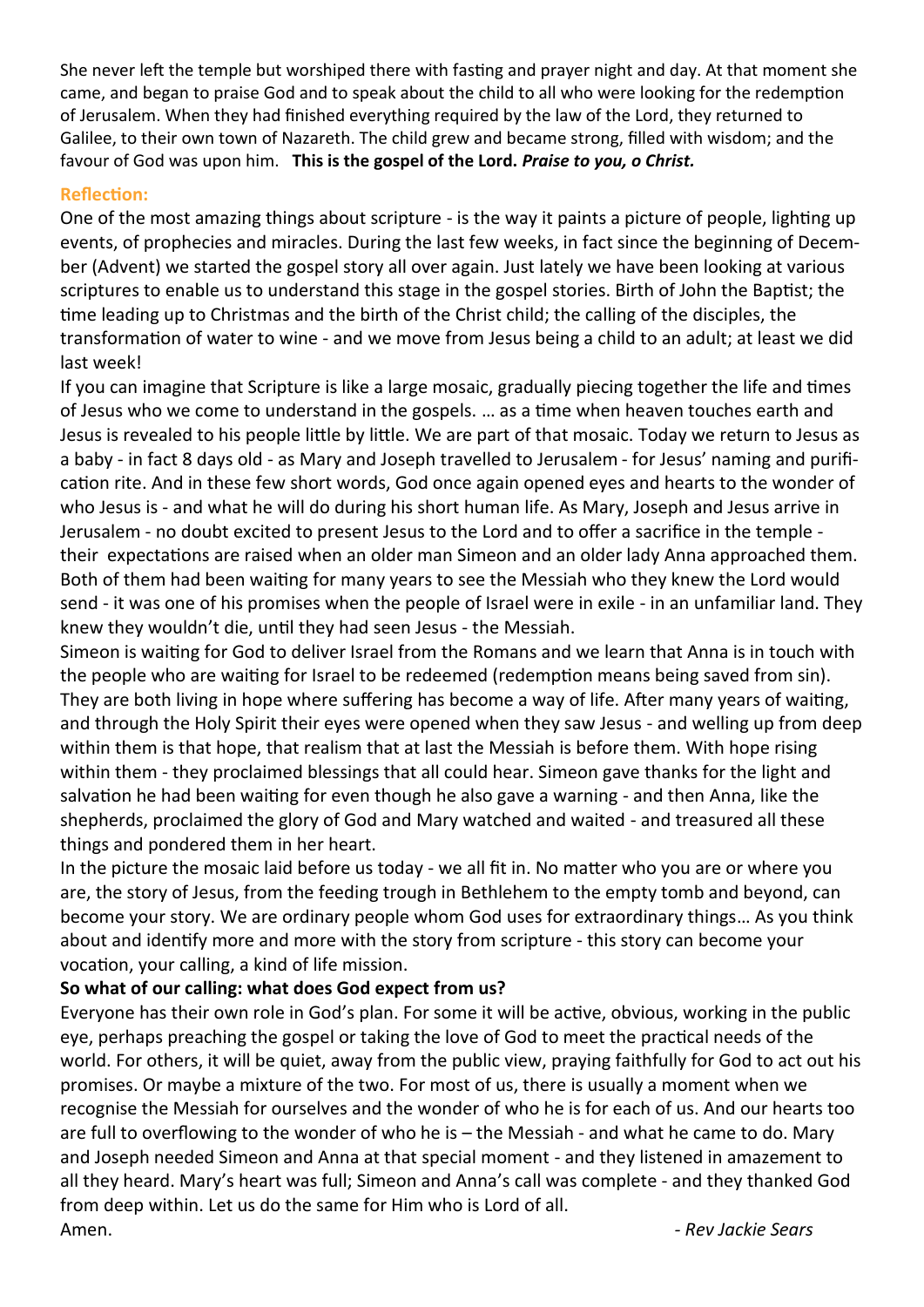### *In the tender mercy of our God, the dayspring from on high has broken upon us, to give light to those who dwell in darkness and the shadow of death, and to guide our feet into the way of peace...* **The peace of the Lord be always with you.**

# **This week's hymn:**

Longing for light, we wait in darkness Longing for truth, we turn to You. Make us Your own, Your holy people Light for the world to see.

*Christ, be our light! Shine in our hearts. Shine through the darkness. Christ, be our light! Shine in Your church gathered today.*

Longing for peace, our world is troubled Longing for hope, many despair. Your word alone has pow'r to save us. Make us your living voice. *Christ, be our light!...*

Longing for food, many are hungry Longing for water, many still thirst. Make us Your bread, broken for others Shared until all are fed. *Christ, be our light!...*

Longing for shelter, many are homeless Longing for warmth, many are cold. Make us Your building, sheltering others Walls made of living stone. *Christ, be our light!...*

Many the gift, many the people Many the hearts that yearn to belong. Let us be servants to one another Making Your kingdom come. *Christ, be our light!...*

#### **A prayer for Epiphany**

Come freshly to us now, Lord God, And as we offer you our lives, renew in us your gifts: The gold of our potential. The incense of our prayers and aspirations, The myrrh of healing for our pain; Feed us and nourish us that we may grow in the life of Christ; Fill us with your Spirit that we may overflow with your love, and transform the world with your glory. Amen.

#### *Please pray for:*

**Those with chronic or long-term illness:** Eric Dickerson, Rosemary, Jenny, Andrew Barfield, Kathy Steele, Andrew, Peggy, Natacha, Christine, Stephen, Samantha, Rex & Jill, Margaret Christian, Jean Dominy

**\_\_\_\_\_\_\_\_\_\_\_\_\_\_\_\_\_\_\_\_\_\_\_\_\_\_\_**

**Those undergoing treatment or currently ill:** Emily, Gloria Elmer, Helen Harlow, Leslie Bloomfield, Katie, Vincent Lightbody, Roger Dickerson, Vicky & Matt, Maureen Dobson, Dagmar, Lee Grigs, Andy Fosker

**All who are affected by the Coronavirus** in the UK and around the world: *For all who have lost their jobs due to Covid19; all who are despairing. For all who have lost their lives; the injured, the bereaved. For hospital and health care workers*

**For our government & MPs', and local councillors: for honesty in politics, for wisdom and justice for all. For refuges** across the world & diplomates and peace makers, working to end conflicts

**Those who have recently died, and their families mourning their loss:** Barry Stammers, David Baker (Eric's brother), RIP

*Call this number* —> *for free*.